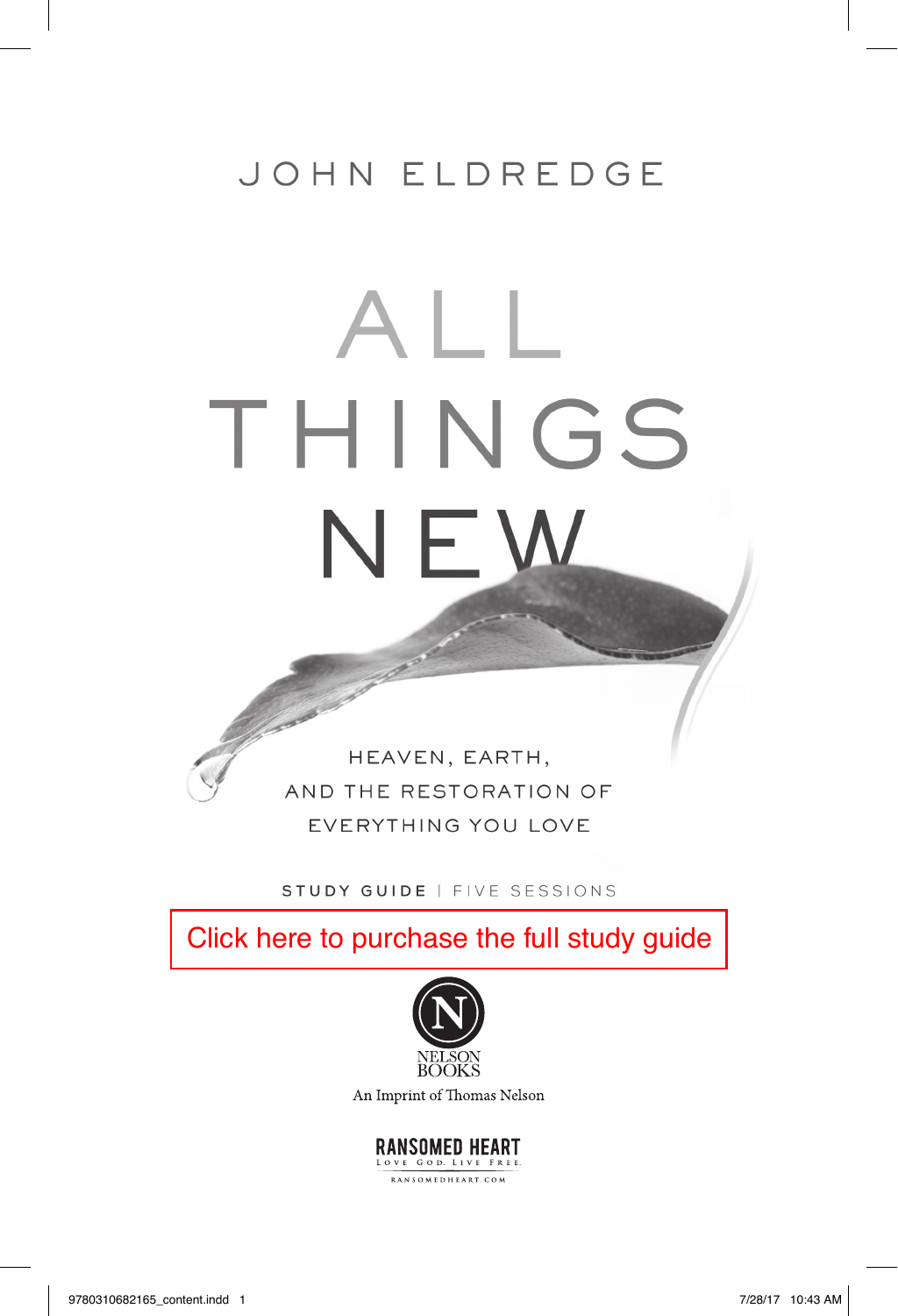

© 2017 by John Eldredge

All rights reserved. No portion of this book may be reproduced, stored in a retrieval system, or transmitted in any form or by any means—electronic, mechanical, photocopy, recording, scanning, or other—except for brief quotations in critical reviews or articles, without the prior written permission of the publisher.

Published in Nashville, Tennessee, by Nelson Books, an imprint of Thomas Nelson. Nelson Books and Thomas Nelson are registered trademarks of HarperCollins Christian Publishing, Inc.

Published in association with Yates & Yates, www.yates2.com.

Unless otherwise indicated, all Scripture quotations are taken from The Holy Bible, New International Version®, NIV®. Copyright © 1973, 1978, 1984, 2011 by Biblica, Inc.® Used by permission. All rights reserved worldwide.

Scripture quotations marked kjv are taken from the King James Version. Public domain.

Scripture quotations marked msg are taken from *The Message* by Eugene H. Peterson. © 1993, 1994, 1995, 1996, 2000. Used by permission of NavPress Publishing Group. All rights reserved.

Scripture quotations marked NASB are taken from the New American Standard Bible. Copyright © 1960, 1962, 1963, 1968, 1971, 1972, 1973, 1975, 1977, 1995 by The Lockman Foundation. Used by permission (www.Lockman.org).

Scripture quotations marked nkjv are taken from the New King James Version. Copyright © 1982 by Thomas Nelson, a registered trademark of HarperCollins Christian Publishing, Inc. All rights reserved. Used by permission.

Scripture quotations marked NLT are taken from the Holy Bible, New Living Translation. Copyright © 1996, 2004, 2007, 2013, 2015 by Tyndale House Foundation. Used by permission of Tyndale House Publishers, Inc., Carol Stream, Illinois 60188. All rights reserved.

Scripture quotations marked RSV are taken from the Revised Standard Version of the Bible. Copyright © 1946, 1952, and 1971 by the National Council of the Churches of Christ in the United States of America. Used by permission. All rights reserved.

Thomas Nelson titles may be purchased in bulk for educational, business, fund-raising, or sales promotional use. For information, please e-mail SpecialMarkets@ThomasNelson.com.

ISBN 978-0-310-68216-5

*First Printing September 2017 / Printed in the United States of America*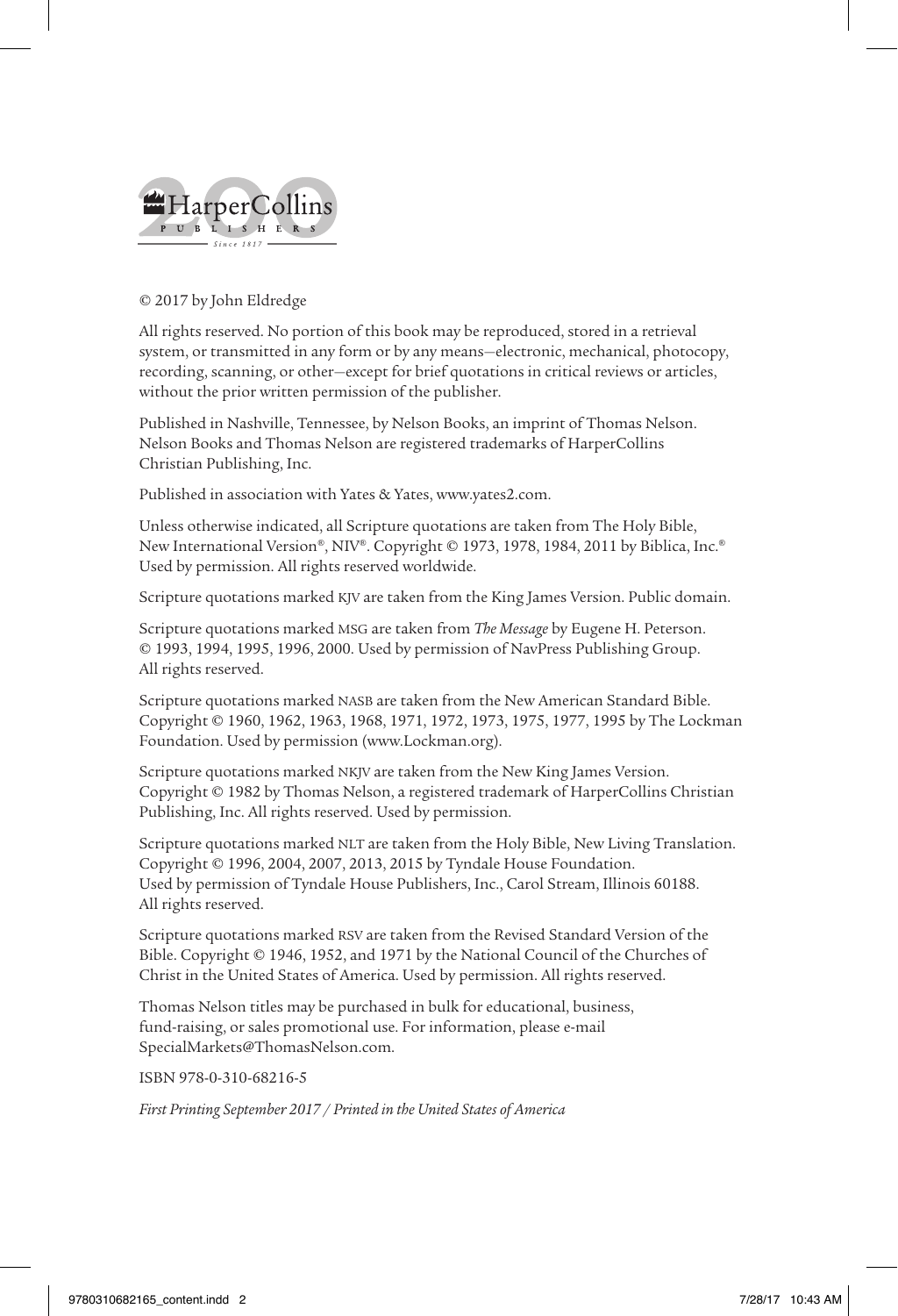# CONTENTS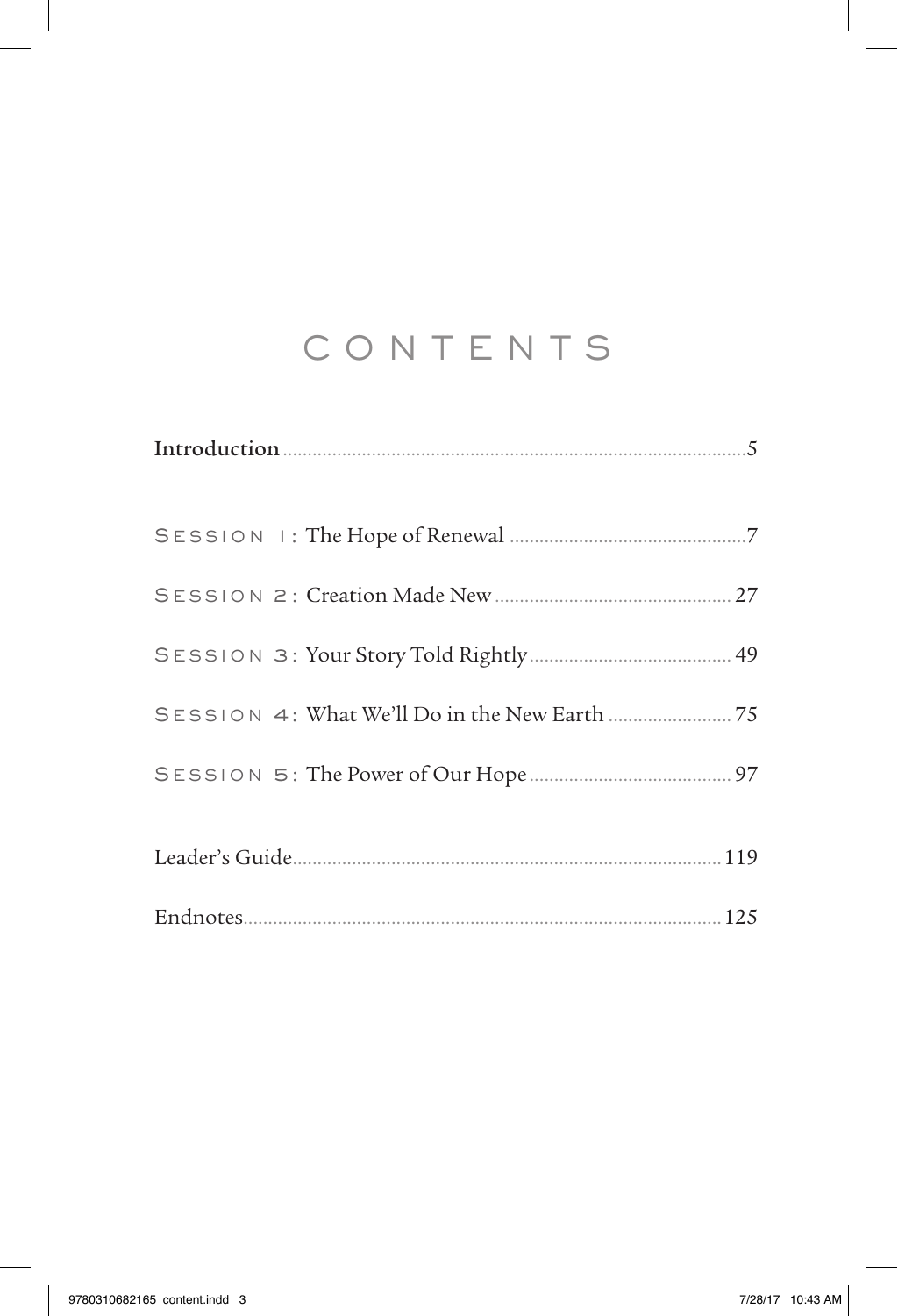# INTRODUCTION

Though we are trying to put a bold face on things, the human race is not doing well at all.

We appear to be suffering a great crisis of hope. It's taking place loudly in politics and economies; it's taking place quietly in the hearts of millions at this moment.

When you consider the pain, suffering, and heartbreak contained in one children's hospital, one refugee camp, one abusive home or war-torn village over the course of a single day, it's almost too much to bear. But then consider that multiplied out across the planet, over all the days in a year, then down through history. It would take a pretty wild, astonishing, and breathtaking hope to overcome the agony and trauma of this world.

How is God going to make it all right? How is he going to redeem all the suffering and loss of this world . . . and in your own life?

Escapism isn't going to do it, no matter what religious version you choose. What about all your hopes and dreams? What about all your special places and memories, the things most dear to your heart? Is there no hope for any of that? What we ache for is redemption. What our heart cries out for is *restoration*.

And I have some stunning, breathtaking news for you: *restoration is exactly what Jesus promised*. Despite what you may have been told, he didn't focus your hopes on the great airlift to heaven. He promised "the renewal of all things," including the earth you love, every precious part of it, and your own story (Matthew 19:28). The climax of the entire Bible takes place with these words: "I am making everything new!" (Revelation 21:5). A day of Great Restoration is coming. Not annihilation—*restoration*. That is the only hope powerful enough to be for us what God calls "the anchor for the soul" (Hebrews 6:19).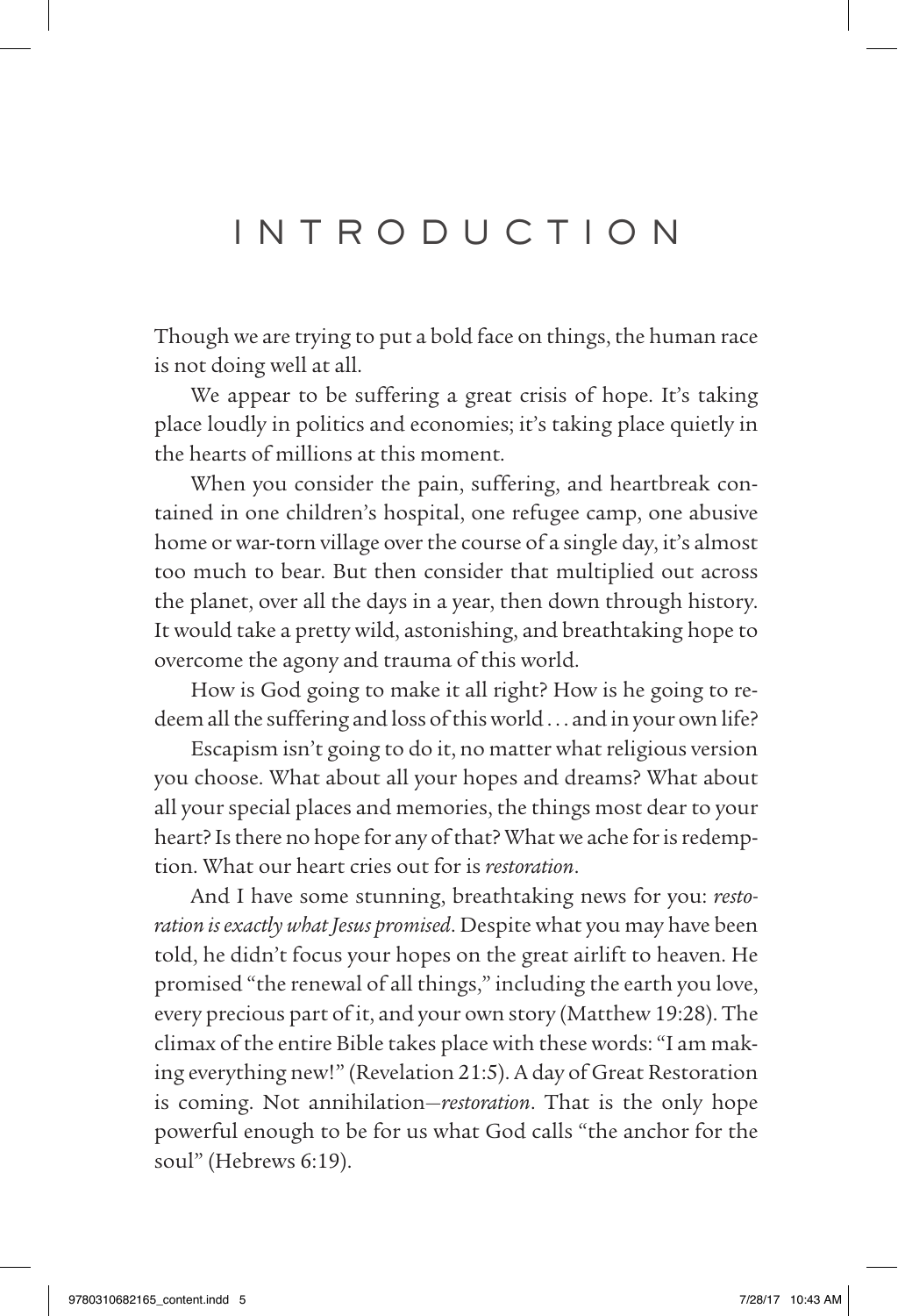This study guide is a companion to go along with the book *All Things New* and the five sessions you'll be watching in the video series. (You'll want to have a copy of the book and the video. If you are leading a group, a leader's guide has been provided for you in the back of this study.) I have combined two chapters of the book into each session in this guide, making this a five-part study. So, you will be covering two chapters in the book each time you do the videos or use this study.

Each session in this guide will have three parts:

- **1. Personal Preparation:** Before your group meets (I'm assuming you are doing this in a group—though you could also do this study on your own), you'll want to read the corresponding chapters in the book and answer a few questions in this guide.
- **2. Group Discussion:** Watch the session video as a group, take some notes, and then talk about it. In this section, I've suggested a few questions to help guide your group's conversation time. (Again, if you are a leader, there's more guidance for you in the leader's guide at the back of the study.)
- **3. Group Exercise:** Each week, I provide a "group project" to help stimulate discussion around the concepts you've learned during the session.

I'll be frank: if everything is going wonderfully for you right now, and you have every reason to believe it's going to stay that way, this study probably isn't for you. But if you are wondering why your soul feels so unsettled and what there really is to look forward to, and if you are longing for a wild, astonishing hope that could be an anchor for your life, read on. You're going to be very glad you did.

 $\sqrt{\mathstrut\text{ob}}$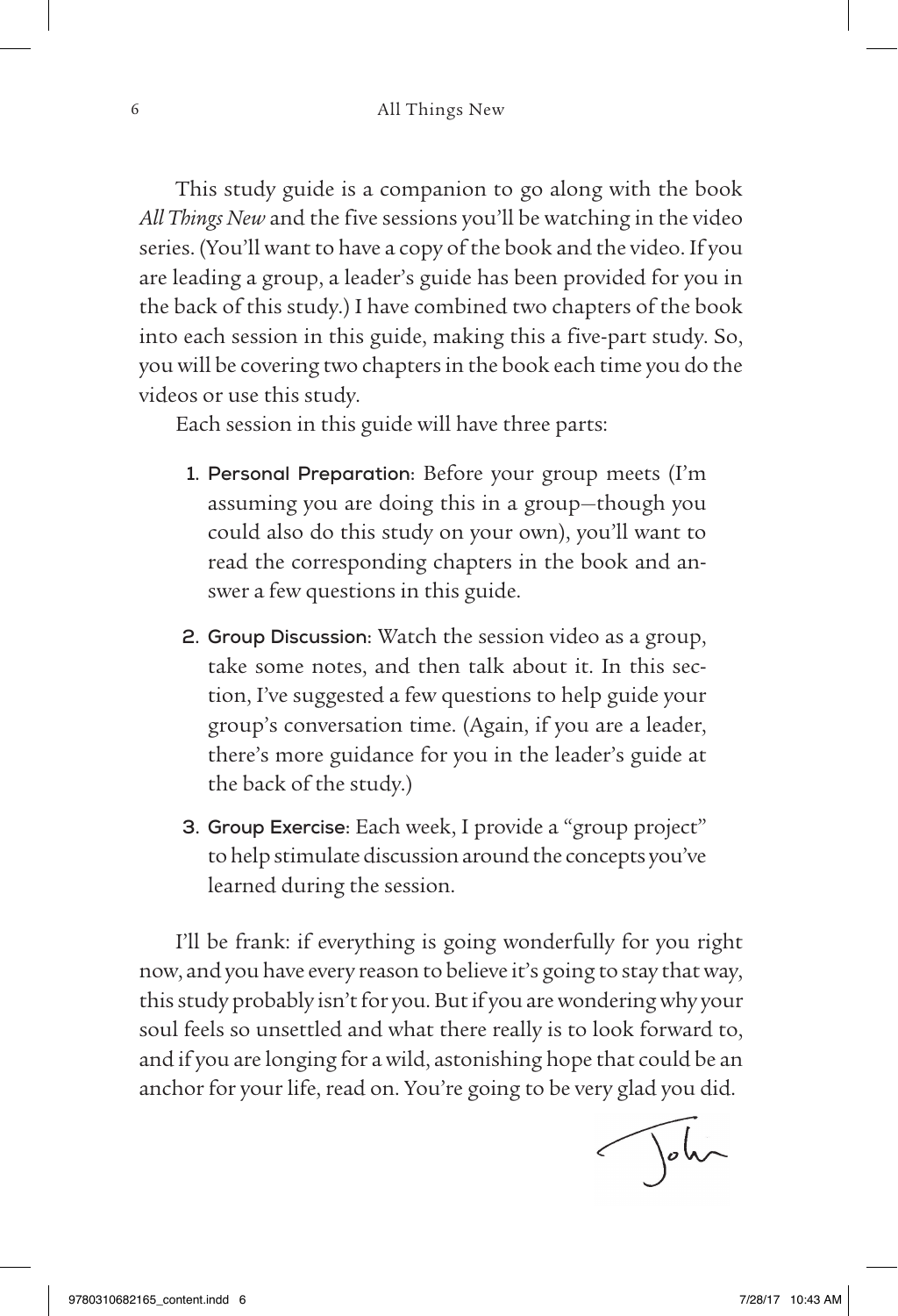

Picture a treasure chest.

Not a small box that might hold jewelry on a girl's nightstand—a large treasure chest, larger than any suitcase you own, larger than any suitcase you've ever seen.

Picture a massive oak treasure chest, like pirates might have used, with large iron hinges and a huge clasp. The size and age and strength of this strongbox say it was made for the most valuable things.

Inside this chest are all of the things you wish could somehow be restored to you. Everything you have lost, everything you know you will lose.

What fills your treasure chest?

—John Eldredge, *All Things New*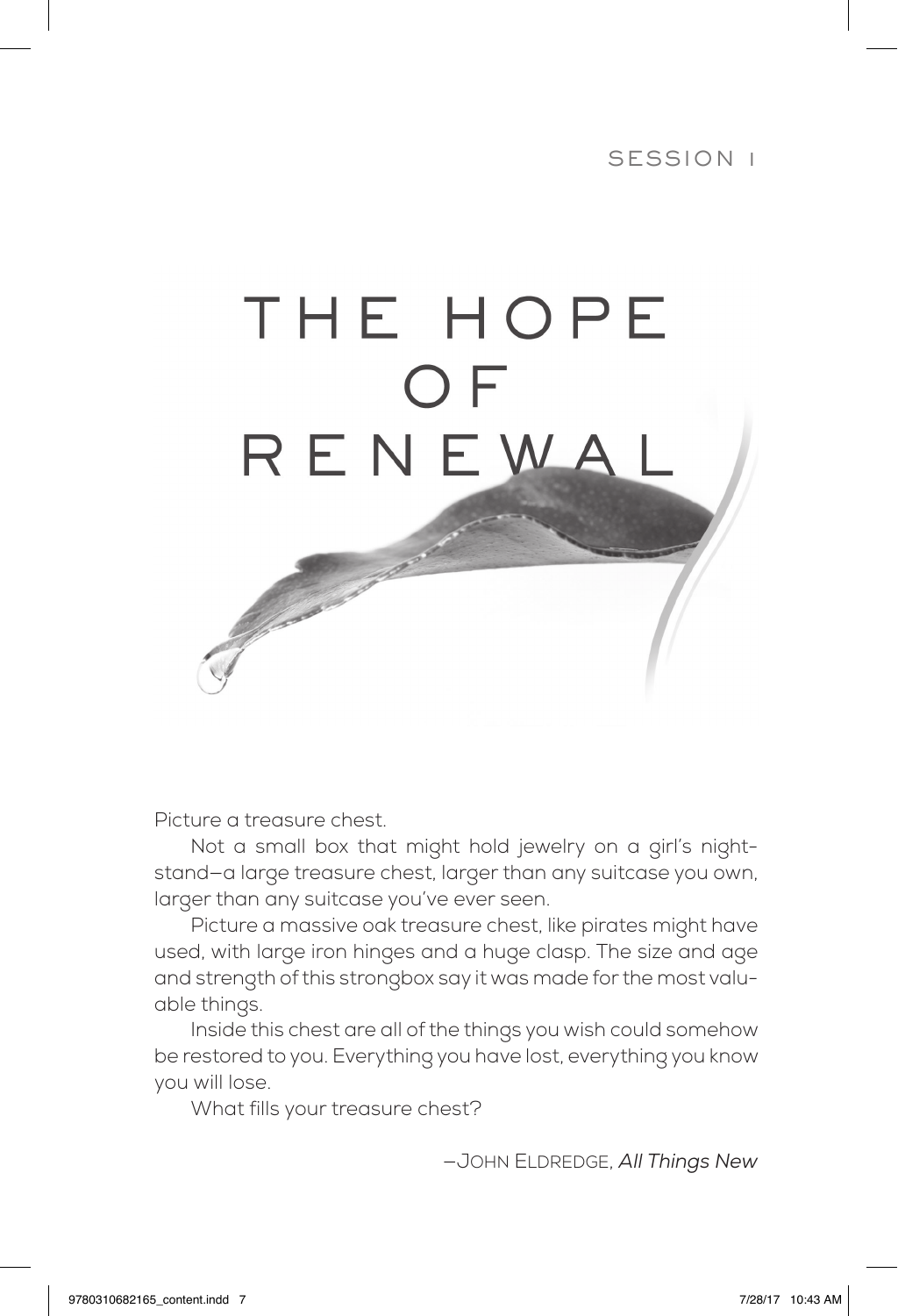## PERSONAL PREPARATION

This week, read chapters 1 and 2 in *All Things New*: "Is There a Hope That Really Overcomes All This?" and "The Renewal of All Things." Let's begin simply and honestly with your reaction to these first two chapters. Our first reaction is often a telling one, revealing places and assumptions in us God wants to speak to. So, without any pressure to get the "answer right," what did this stir in you?

Before we dive into the first chapter, perhaps it will be helpful to give voice to the beliefs, thoughts, and emotions you have surrounding the topic of heaven.

- » In a few sentences, write down how you would explain heaven to a neighbor unfamiliar with Scripture. Include your thoughts on what heaven is, where it is, who will be there, and what we will do there.
- » How has the New Earth factored into your understanding of heaven?
- » Are these beliefs and understandings enough to fuel a deep longing in you for what is to come? If not, what would you say is lacking?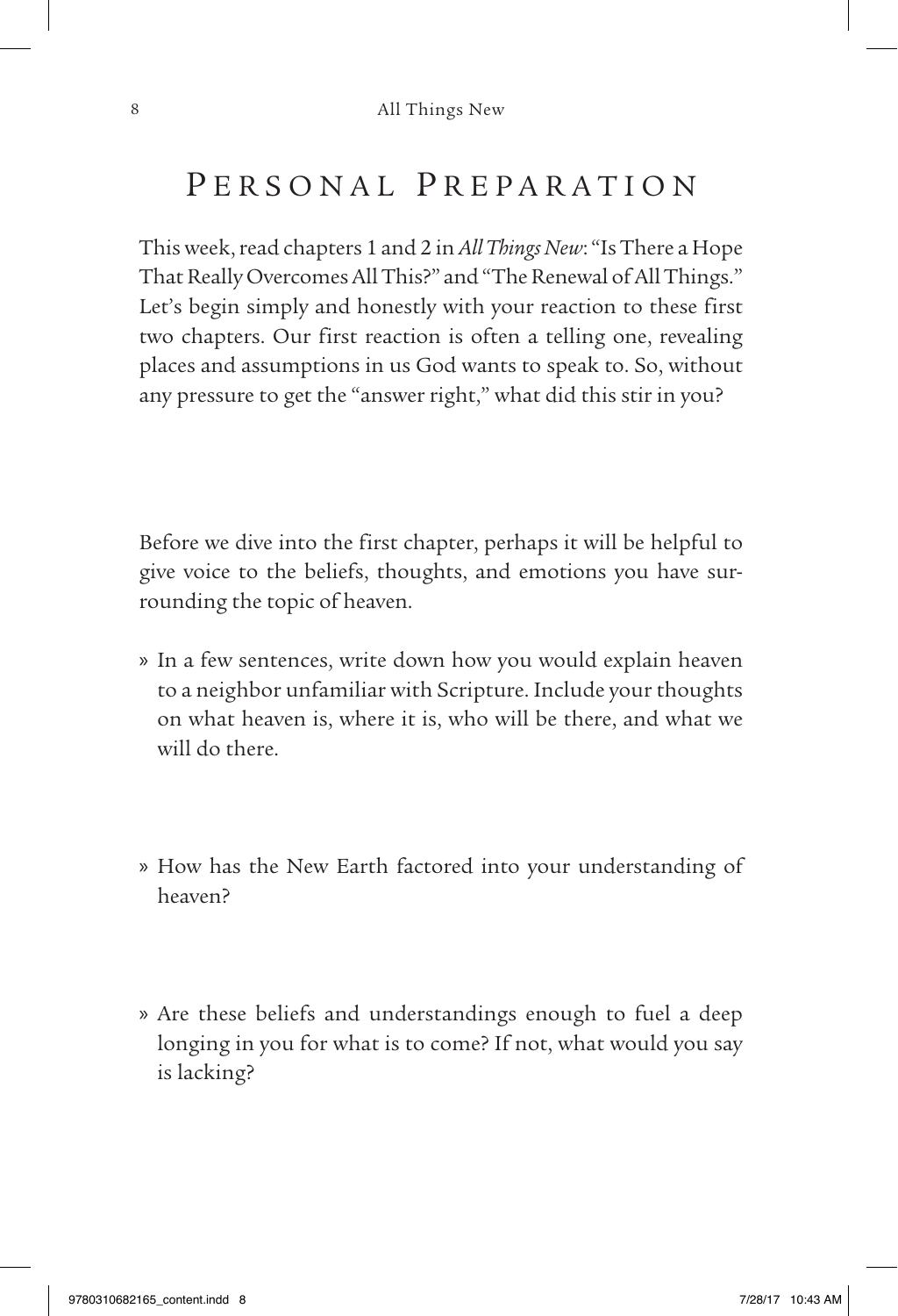## **Is There a Hope That Really Overcomes All This?**

Can we just be honest? Life is brutal.

There is just enough goodness to rouse our hearts with expectation, and plenty enough sadness to cut us back down. When the cutting down exceeds the rising up, you wonder if you shouldn't just stay down. "I wept when I was borne," wrote the Anglican poet George Herbert, "and every day shewes why."<sup>1</sup> Yes, life can also be beautiful. I am a lover of all the beautiful things in life. But may I point out that the movie by that name—*Life Is Beautiful*—takes place in a Nazi concentration camp. The story is precious in the way the father loves and protects his little boy from the ghoulish realities all around. But the father is killed at the end. Many, many people die horrible deaths at the end.

We need more than a silver-lining outlook on life. Much, much more. We need an unbreakable, unquenchable hope (*All Things New*, pages 3–4).

- » What is an example of a situation where you are currently losing hope?
- » What is the hardest aspect of holding on to hope in every situation?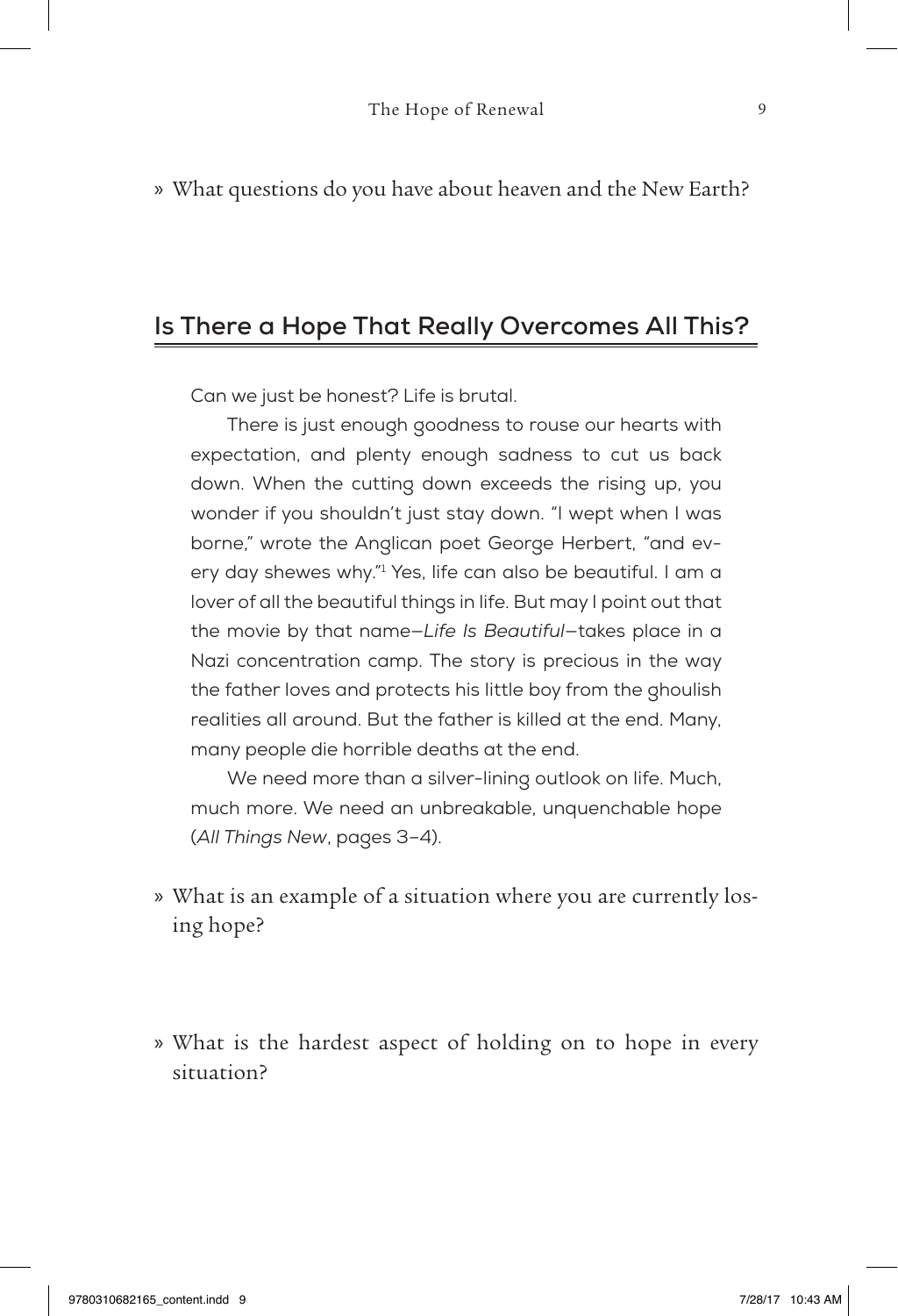#### **Looking for a Stronger Hope**

Scripture names hope as one of the Three Great Forces of human existence:

Three things will last forever—faith, hope, and love  $(1$  Corinthians  $13:13$  NIT).

By saying they last forever, God names these three as immortal powers. A life without faith has no meaning; a life without love isn't worth living; a life without hope is a dark cavern from which you cannot escape. These things aren't simply "virtues." Faith, hope, and love are mighty *forces* meant to carry your life forward, upward; they are your wings and the strength to use them.

I believe hope plays the critical role. You'll find it pretty hard to love when you've lost hope; hopelessness collapses into *who cares*? And what does it matter that we have faith if we have no hope? Faith is just a rigid doctrine with nothing to look forward to. Hope is the wind in your sails, the spring in your step. Hope is so essential to your being that Scripture calls it "an anchor for the soul" (Hebrews 6:19).

In an untethered world, we need a hope that can anchor us (page 8).

- » It might be helpful here to pause and ask a few questions. What would you say is the great hope of your life these days?
- » How do you see the mighty forces of faith, hope, and love (see 1 Corinthians 13:13) working together?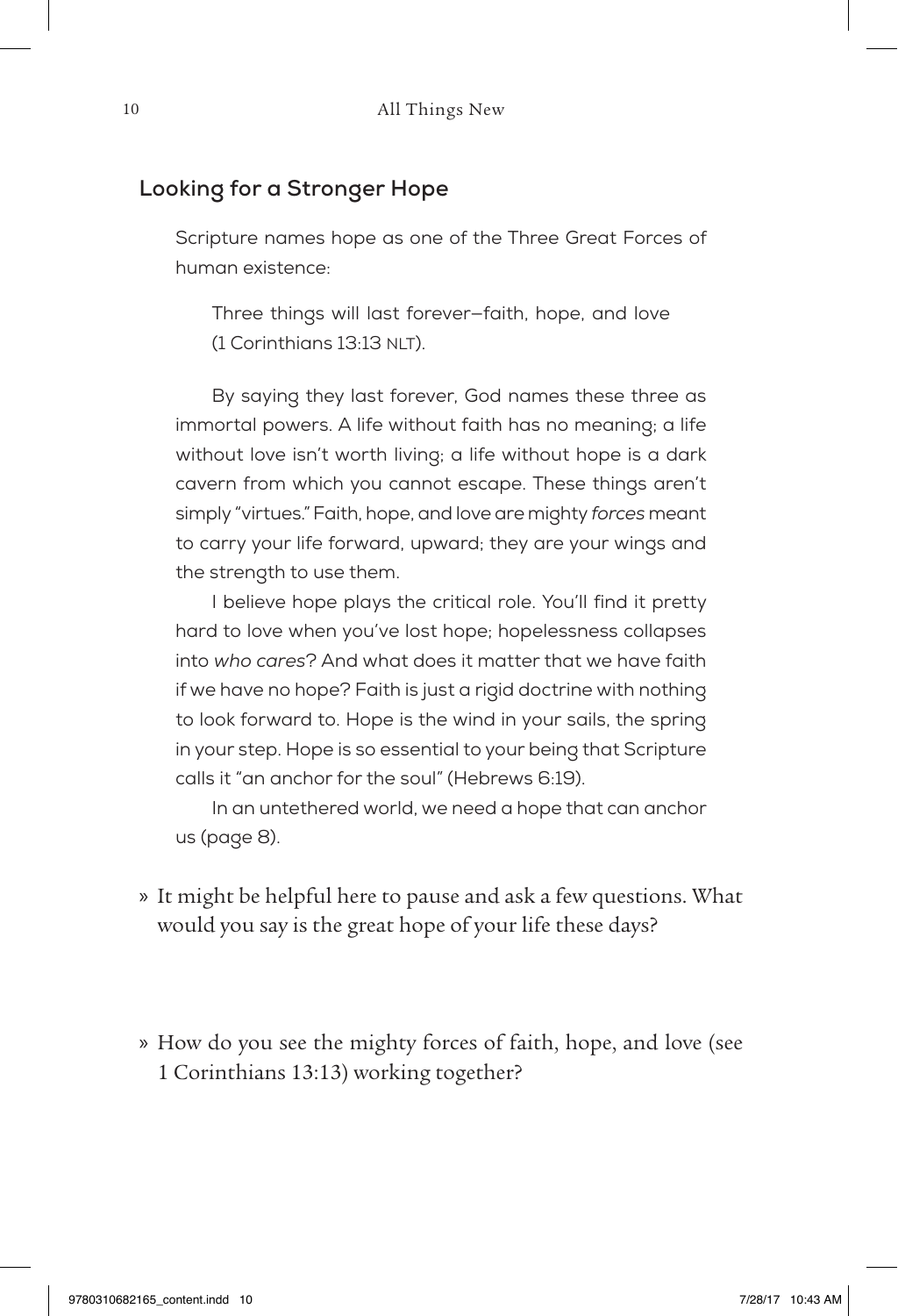» Do you agree that hope plays the critical role? Why or why not?

#### **Eden Restored**

Jesus Christ gave his life to give each of us a hope above and beyond all former hopes. Every action and teaching of his brilliant life were very intentionally directed at unveiling this hope to us. Late in the Gospel of Matthew he described it with breathtaking clarity:

"Truly I tell you, at the renewal of all things, when the Son of Man sits on his glorious throne . . . everyone who has left houses or brothers or sisters or father or mother or wife or children or fields for my sake will receive a hundred times as much and will inherit eternal life" (19:28–29).

At the renewal of all things?! God's intention for us is *the renewal of all things*? This is what the Son of God said; that is how he plainly described it. I can hardly speak. *Really?*

The Greek word used here for "renewal" is *palingenesia*, which is derived from two root words: *paling*, meaning "again," and *genesia*, meaning "beginning," which of course hearkens back to Genesis. Genesis again. Eden restored. Could it possibly be (pages 12–13)?

» In this passage from Matthew, what do you think Jesus means when he says those who have left houses or relatives or fields for his sake will "receive a hundred times as much"? Describe what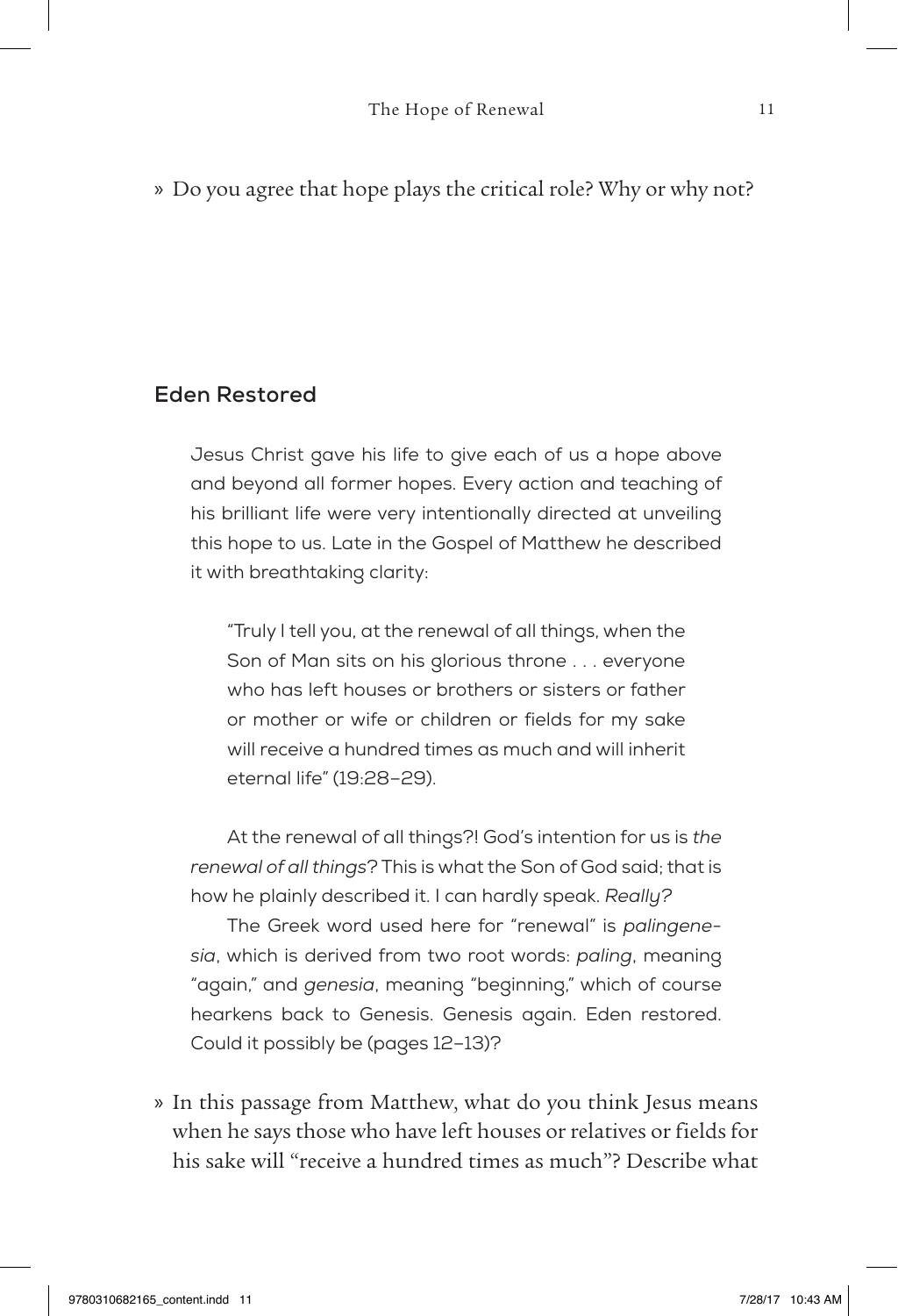a hundred-fold increase in each of these three categories might look like.

» Have you ever heard of the Greek word *palingenesia* before? How does the definition of that word—"Genesis again"—change your interpretation of what Jesus meant by the phrase "the renewal of all things"?

The thing you are made for is the renewal of all things. God has given you a heart for his kingdom—not the wispy vagaries of a cloudy heaven, but the sharp reality of the world made new. This is one of the most important things you can know about yourself. Did you know this about yourself? When was the last time you told yourself, as you looked in the mirror in the morning, *Good morning; you have a heart for the kingdom*. This explains so much; it will be such an enormous help to you. It explains your anger and all of your addictions. It explains your cry for justice, and it also explains the growing hopelessness, resignation, cynicism, and defeat.

If we will listen with kindness and compassion to our own souls, we will hear the echoes of a hope so precious we can barely put words to it, a wild hope we can hardly bear to embrace. God put it there. He also breathed the corresponding promise into the earth; it is the whisper that keeps coming to us in moments of golden goodness. But of course. "God has made everything beautiful for its own time. He has planted eternity in the human heart" (Ecclesiastes 3:11 NLT). The secret to your unhappiness and the answer to the agony of the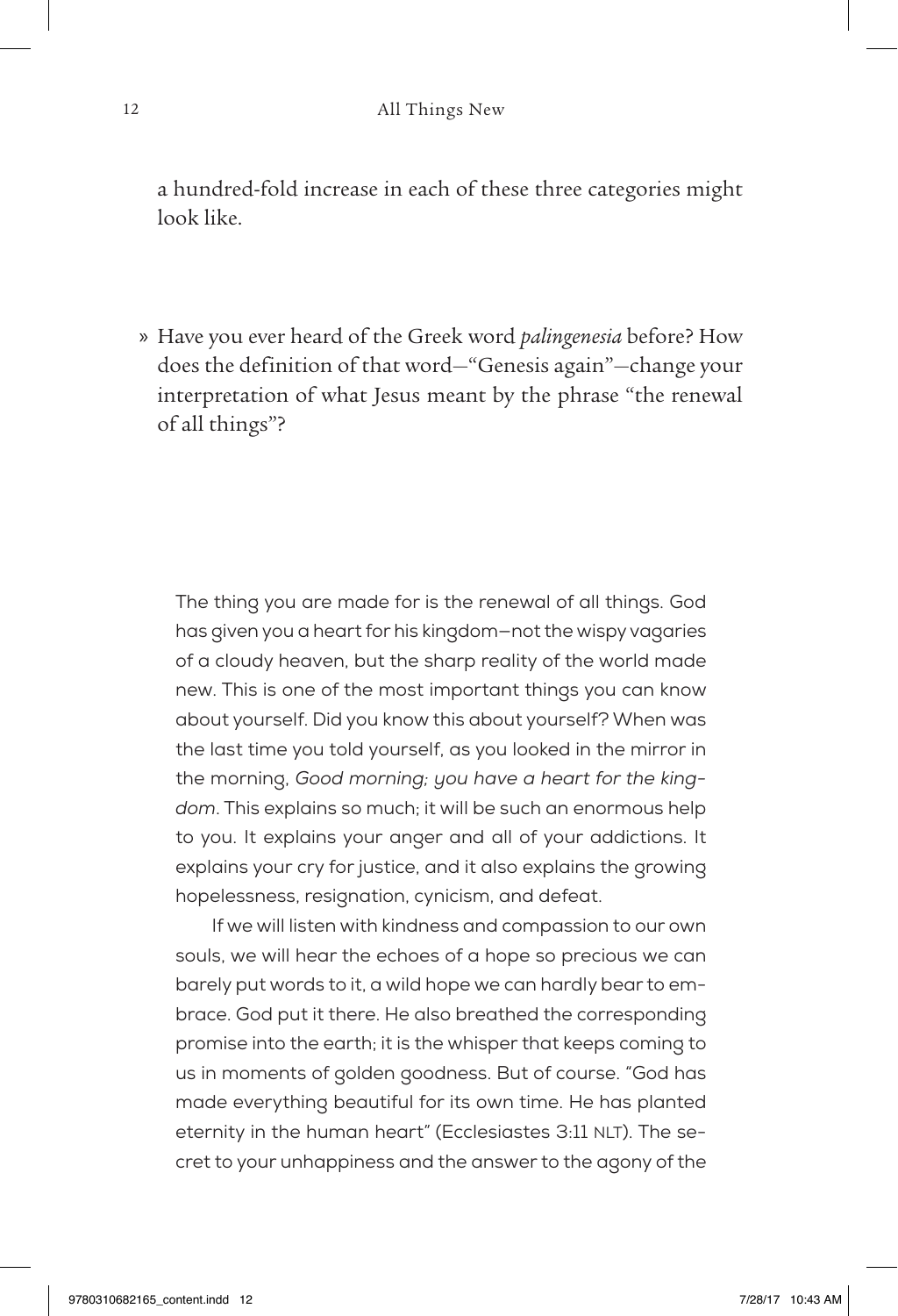earth are one and the same—we are longing for the kingdom of God. We are aching for the restoration of all things.

That is the only hope strong enough, brilliant enough, glorious enough to overcome the heartache of this world (pages 16–17).

- » God has "planted eternity in the human heart." This is one of the most important things you can know about yourself, because it explains your anger, addictions, longing for justice, and so much more. Is this a new thought for you? How does seeing your heart in this way help you navigate the world?
- » What are some specific ways that your heart aches for the restoration of all things?

## **The Renewal of All Things**

When Jesus used the phrase "at the renewal of all things," he did it casually, almost breezily. You get the impression he assumed his listeners didn't need an explanation or a long defense of the idea. Jesus spoke as though he were simply drawing upon a story and theology his disciples would know quite well. And indeed, these earnest Jews would have immediately found connection with many Old Testament passages stored in their hearts:

Those the LORD has rescued will return. They will enter Zion with singing; everlasting joy will crown their heads.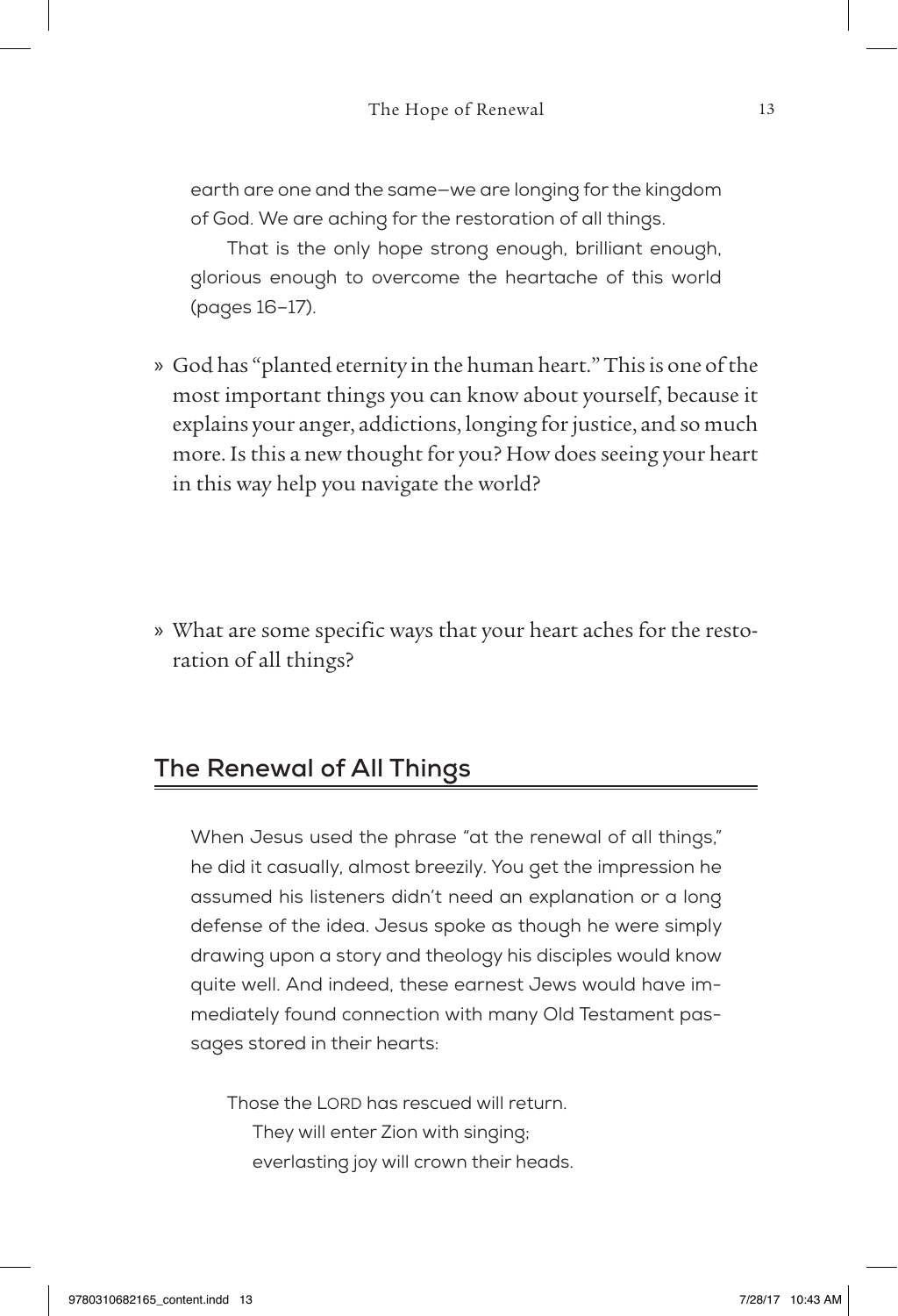Gladness and joy will overtake them, and sorrow and sighing will flee away (Isaiah 51:11). "Then you will look and be radiant, your heart will throb and swell with joy; the wealth on the seas will be brought to you, to you the riches of the nations will come. . . . "I will make peace your governor and well-being your ruler. No longer will violence be heard in your land, nor ruin or destruction within your borders, but you will call your walls Salvation and your gates Praise. The sun will no more be your light by day, nor will the brightness of the moon shine on you, for the LORD will be your everlasting light, and your God will be your glory. Your sun will never set again, and your moon will wane no more; the LORD will be your everlasting light, and your days of sorrow will end" (Isaiah 60:5, 17–20). . . . "See, I will create new heavens and a new earth. The former things will not be remembered, nor will they come to mind. But be glad and rejoice forever in what I will create, for I will create Jerusalem to be a delight and its people a joy. I will rejoice over Jerusalem and take delight in my people; the sound of weeping and of crying will be heard in it no more" (65:17–19) (pages 21–23).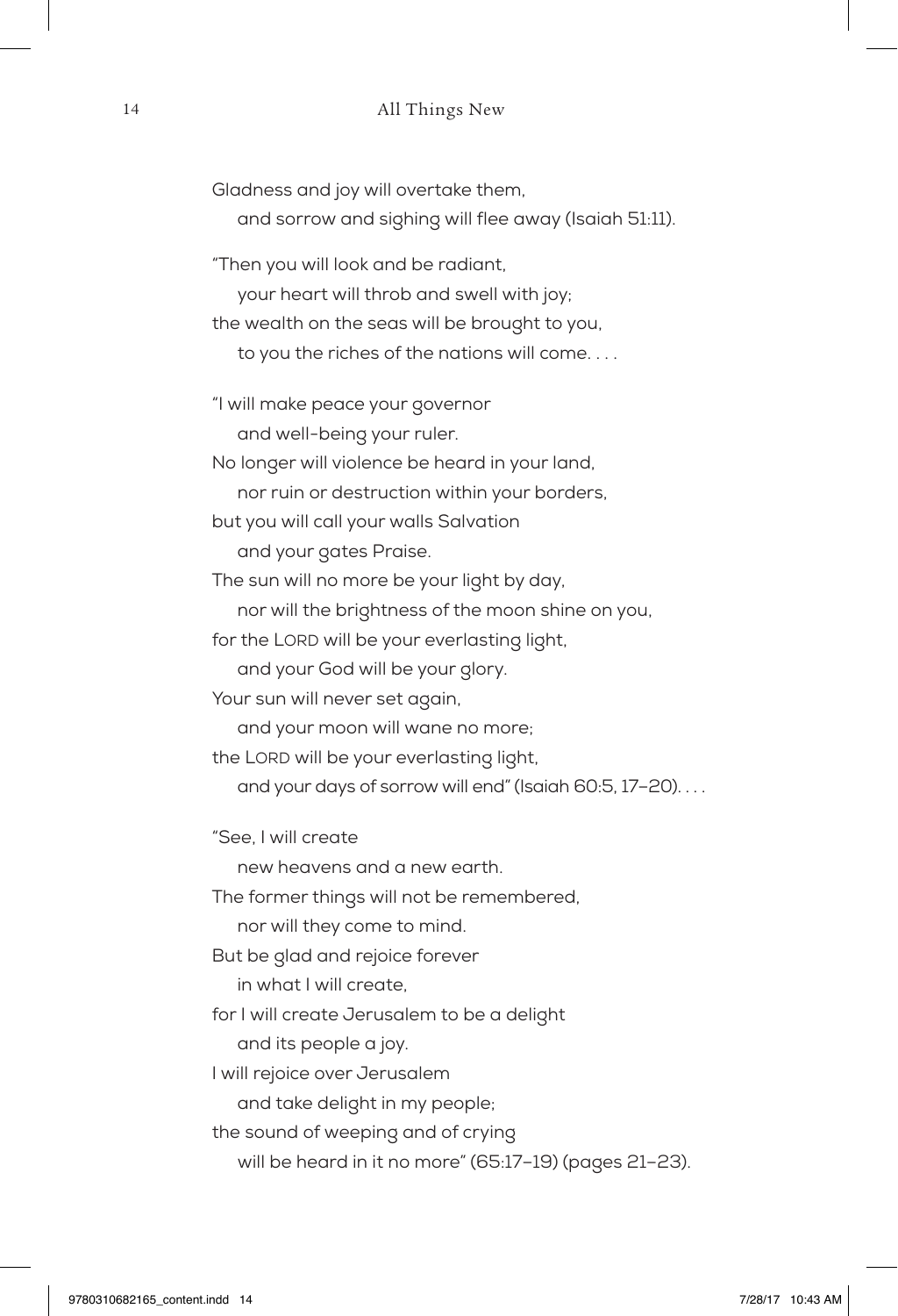- » What phrase or verse from the above passages in Isaiah resonates most with you? Why?
- » Imagine what it will be like when there is no more weeping and crying (see Isaiah 65:19). What does this promise hold for your life?
- » What does this promise mean within your circle of friends? In relation to current world events?

Jesus knew his listeners already embraced this hope; he knew they ached for it and prayed for it. This is the culmination of all the Old Testament promises of a Great Restoration. And of course this passage foreshadows the climax of the book of Revelation, where the entire biblical canon swells to a crescendo like a symphony reaching its glorious finish. Here is the final word of God on his promise to us:

Then I saw "a new heaven and a new earth," for the first heaven and the first earth had passed away, and there was no longer any sea. I saw the Holy City, the new Jerusalem, coming down out of heaven from God, prepared as a bride beautifully dressed for her husband. And I heard a loud voice from the throne saying, "Look! God's dwelling place is now among the people, and he will dwell with them. They will be his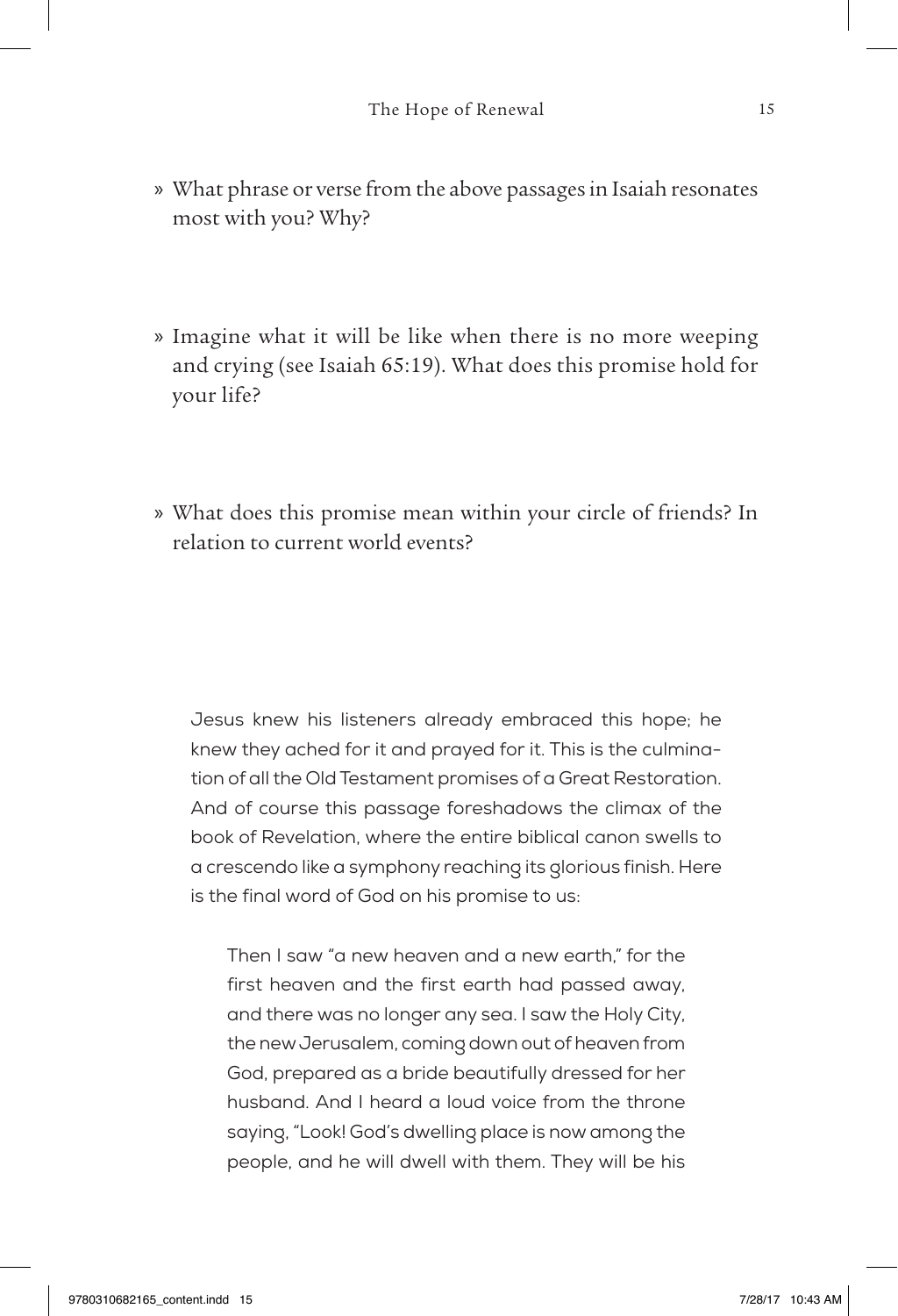people, and God himself will be with them and be their God. 'He will wipe every tear from their eyes. There will be no more death' or mourning or crying or pain, for the old order of things has passed away."

He who was seated on the throne said, "I am making everything new!" Then he said, "Write this down, for these words are trustworthy and true"  $(21:1-5)$ . . . . .

No matter what translation you prefer, the truth of Revelation 21:5 is quite clear:

"Behold, I make all things new" (KJV, NKJV, RSV).

"Behold, I am making all things new" (nasb).

"Look, I am making everything new" (NLT)!

"Look! I'm making everything new" (msg) (pages 23– 24, 26).

- » What do these passages say about the New Jerusalem and the renewed earth?
- » God states that he will make "all things new" rather than "all new things." Why is that good news?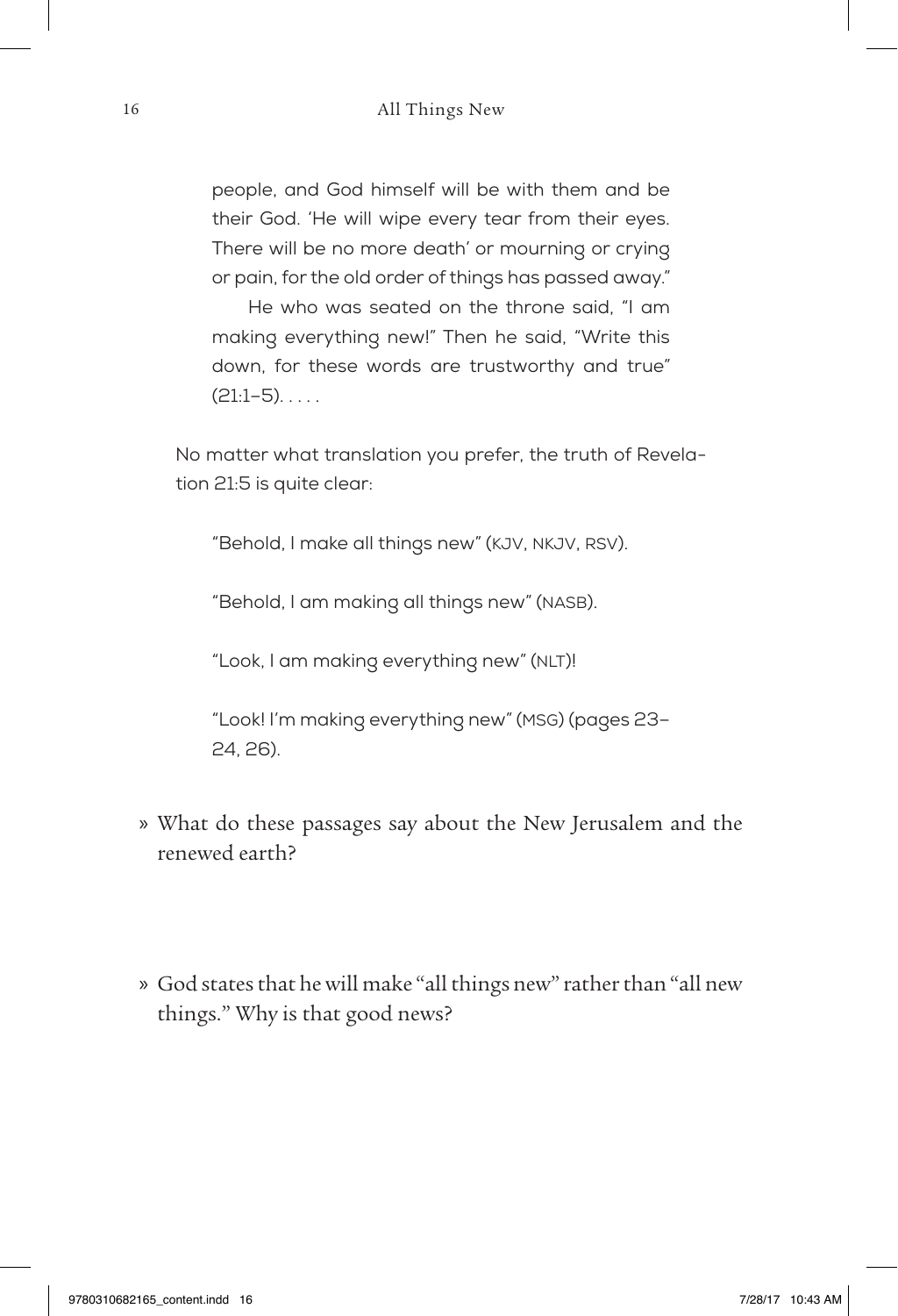#### **Redemption, Not Destruction**

Many people have the vague but ominous idea that God destroys the current reality and creates a new "heavenly" one. But that is not what Scripture actually says.

For all creation is waiting eagerly for that future day when God will reveal who his children really are. Against its will, all creation was subjected to God's curse. But with eager hope, the creation looks forward to the day when it will join God's children in glorious freedom from death and decay. For we know that all creation has been groaning as in the pains of childbirth right up to the present time. And we believers also groan, even though we have the Holy Spirit within us as a foretaste of future glory, for we long for our bodies to be released from sin and suffering. We, too, wait with eager hope for the day when God will give us our full rights as his adopted children, including the new bodies he has promised us (Romans 8:19-23 NLT).

Paul teaches us that creation—meaning the earth and the animal kingdom—longs for the day of its redemption, when "it will join God's children in glorious freedom from death and decay" (verse 21). Clearly that does not imply destruction; far from it. Paul anticipated a joyful day when creation shares in the eternity of the children of God:

The created world itself can hardly wait for what's coming next. Everything in creation is being more or less held back. God reins it in until both creation and all the creatures are ready and can be released at the same moment into the glorious times ahead (Romans 8:19–21 msg).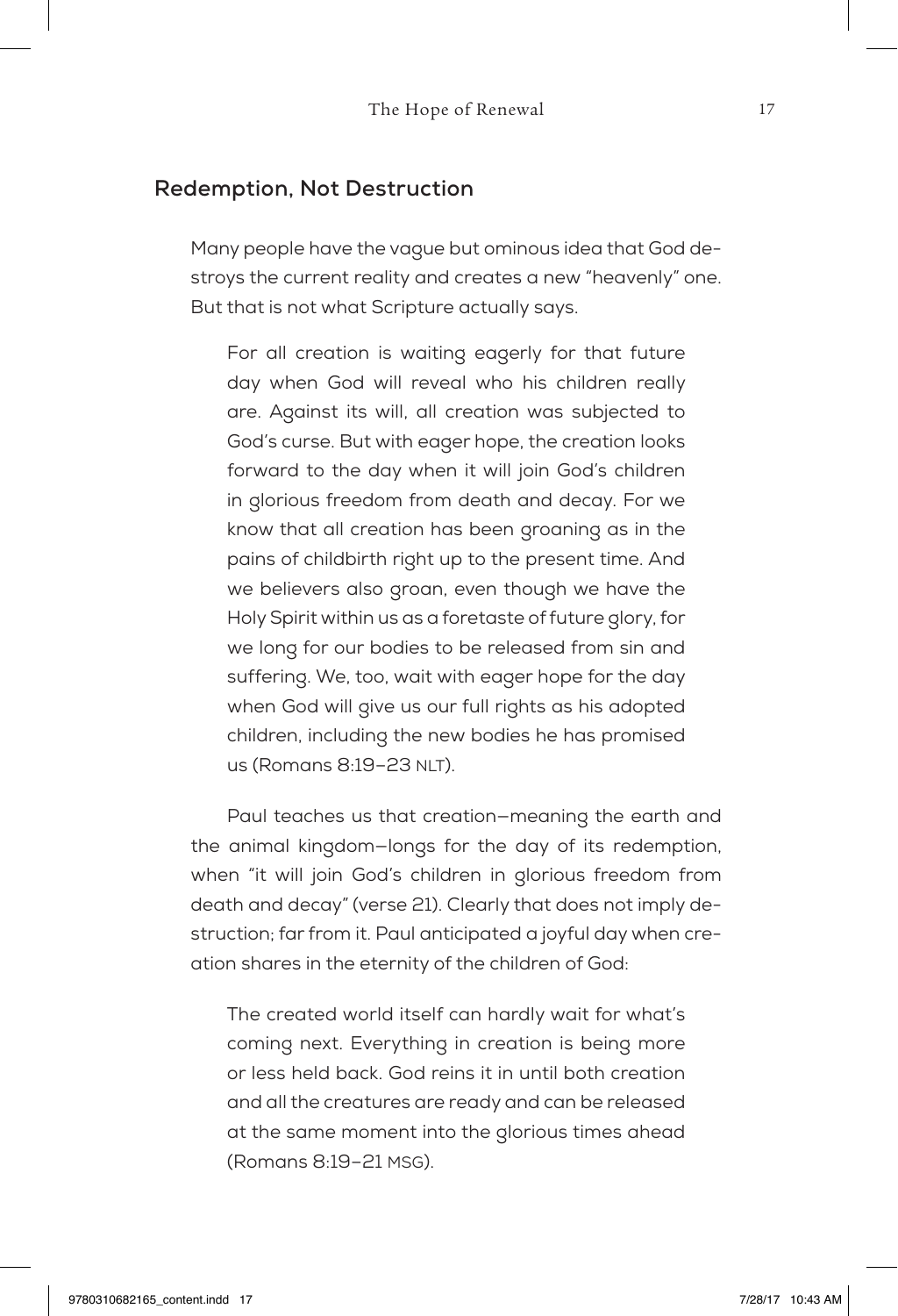The glorious times ahead, when all things are made new (pages 26–27).

» What does the promise of the above passage stir in you when Paul references the "glorious freedom" from death and decay in our new bodies?

» Annihilation is not nearly as impressive as *redemption*. What does the promise of a redeemed earth do for your heart?

I know, I know—it's a lot to take in. This is a total reframing for most of us, even though it has been right there in the Scriptures for centuries. Take a moment; take a deep breath. Get a glass of water if you need to, or something stronger. You've just been told your future is "the restoration of all things," real things, the restoration of everything *you* love.

No wonder it begins with a glorious feast of celebration! "Blessed are those who are invited to the wedding supper of the Lamb!" (Revelation 19:9). This wedding reception is also foreshadowed in the Jewish expectation of the coming kingdom:

On this mountain the LORD Almighty will prepare a feast of rich food for all peoples, a banquet of aged wine—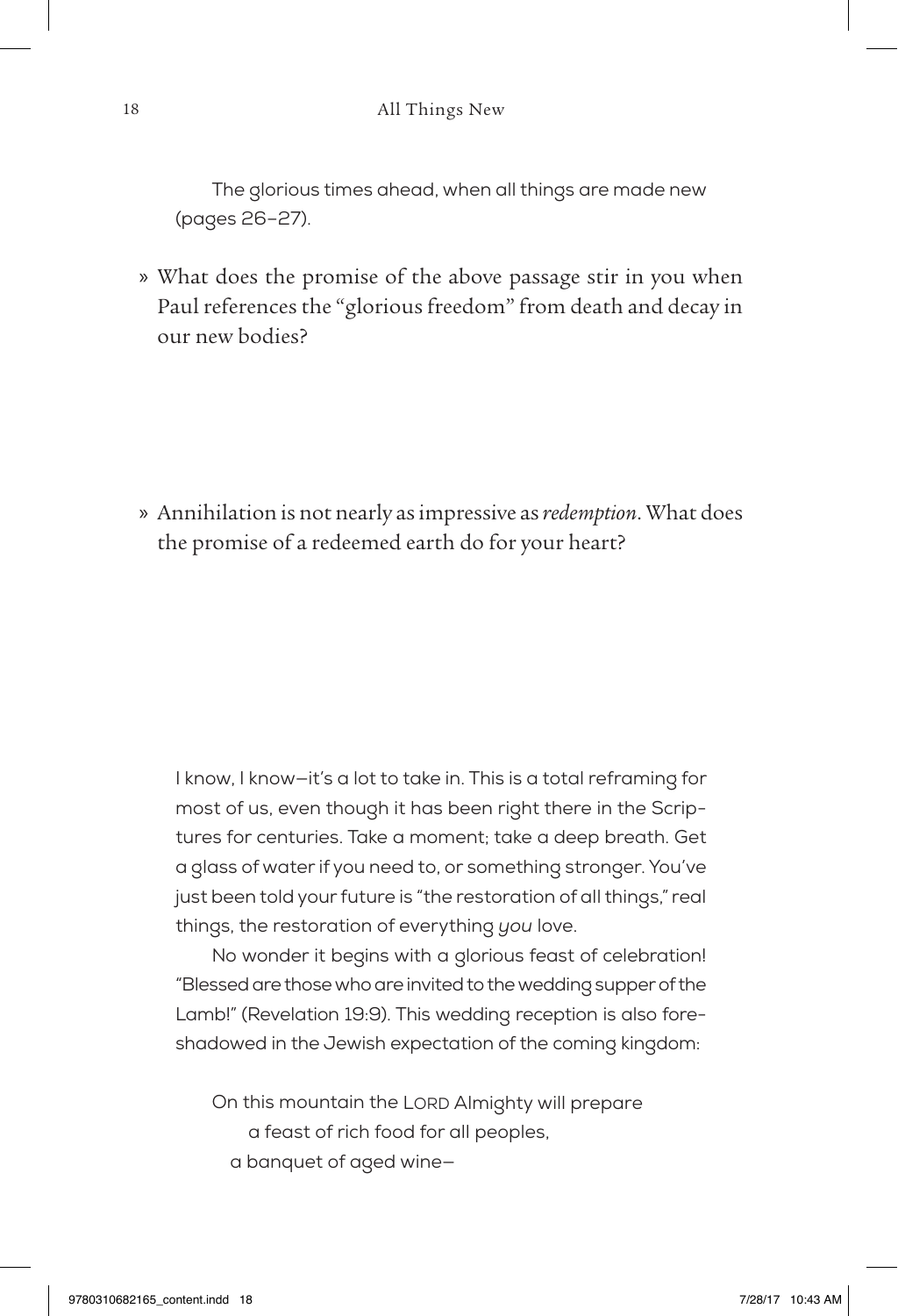the best of meats and the finest of wines. On this mountain he will destroy the shroud that enfolds all peoples, the sheet that covers all nations; he will swallow up death forever. The Sovereign LORD will wipe away the tears from all faces; he will remove his people's disgrace from all the earth (Isaiah 25:6-8)...

There is a wonderful, tangible depiction of this feast in the book and film *The Fellowship of the Ring*. Bilbo Baggins is celebrating his 111th birthday with an extravagant celebration he throws at his own generous expense. It takes place on a late-summer evening; the countryside is in full bloom. Lanterns are hanging in the trees. Fireworks are going off over an outdoor party—picnic tables, a dance floor, pavilion, live music, laughter, celebration. An entire community is having the time of their lives. When our eldest son, Sam, was getting married and planning the reception, he said, "I want Bilbo's party." Don't you? The joy, ease, companionship, the lightheartedness of it; there is no clock ticking, no curfew, nobody's going to call the police—it just gets to go on and on.

Jesus is personally looking forward to this celebration immensely: "Truly I tell you, I will not drink again from the fruit of the vine until that day when I drink it new in the kingdom of God" (Mark 14:25). Jesus assumes a day is coming when very real things like drinking wine together will take place in the kingdom of God. When all things are made new (pages 31–33).

» It's true. Your future is the restoration of all things. Not just *some* things, but *all* things. What would you love to see restored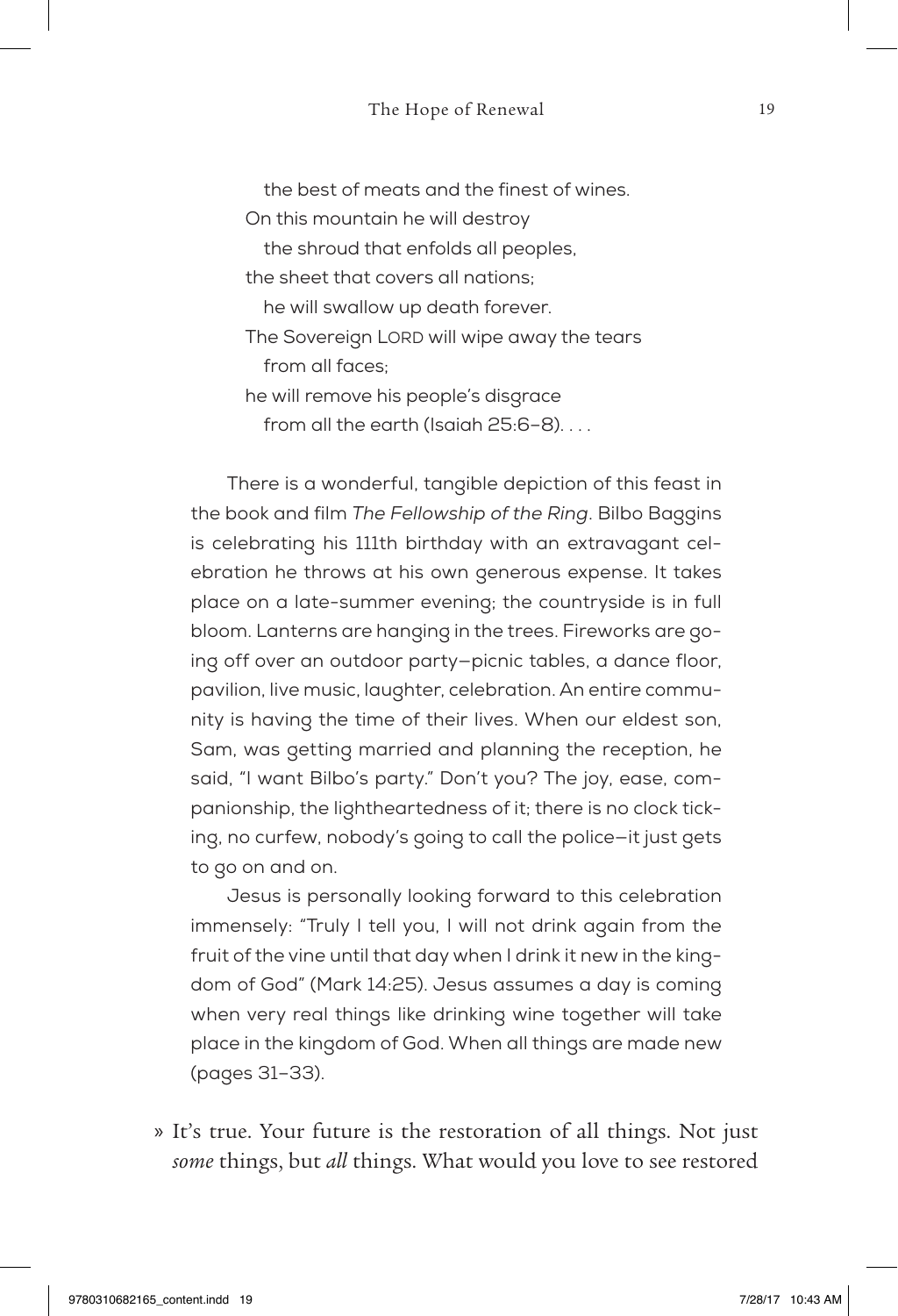but feel it is just too much to ask? Invite God into this specific desire now.

» Have you considered how much Jesus is looking forward to the coming Wedding Feast? Does his passion for this gathering increase your anticipation for what this time will be like? Explain.

#### **What Does Restoration Look Like?**

Jesus Christ is the forerunner for the Great Renewal, "the beginning and the firstborn from among the dead" (Colossians 1:18). He died, as everyone has and will. But on the third day he was raised to life, leaving his grave clothes folded neatly in the tomb. (A very touching detail, I might add, as if to say, "And that's that," like a man putting away his flannel pajamas now that winter is past.) On Easter morning Jesus walked out of the grave radiantly alive, restored, and everyone recognized him. The "new" Jesus is not someone or something else now; he is the Jesus they loved and knew. He walked with them, had meals with them—just like before. The most striking thing about the post-resurrection activities of Jesus is that they were so remarkably *ordinary*:

Early in the morning, Jesus stood on the shore, but the disciples did not realize that it was Jesus.

He called out to them, "Friends, haven't you any fish?"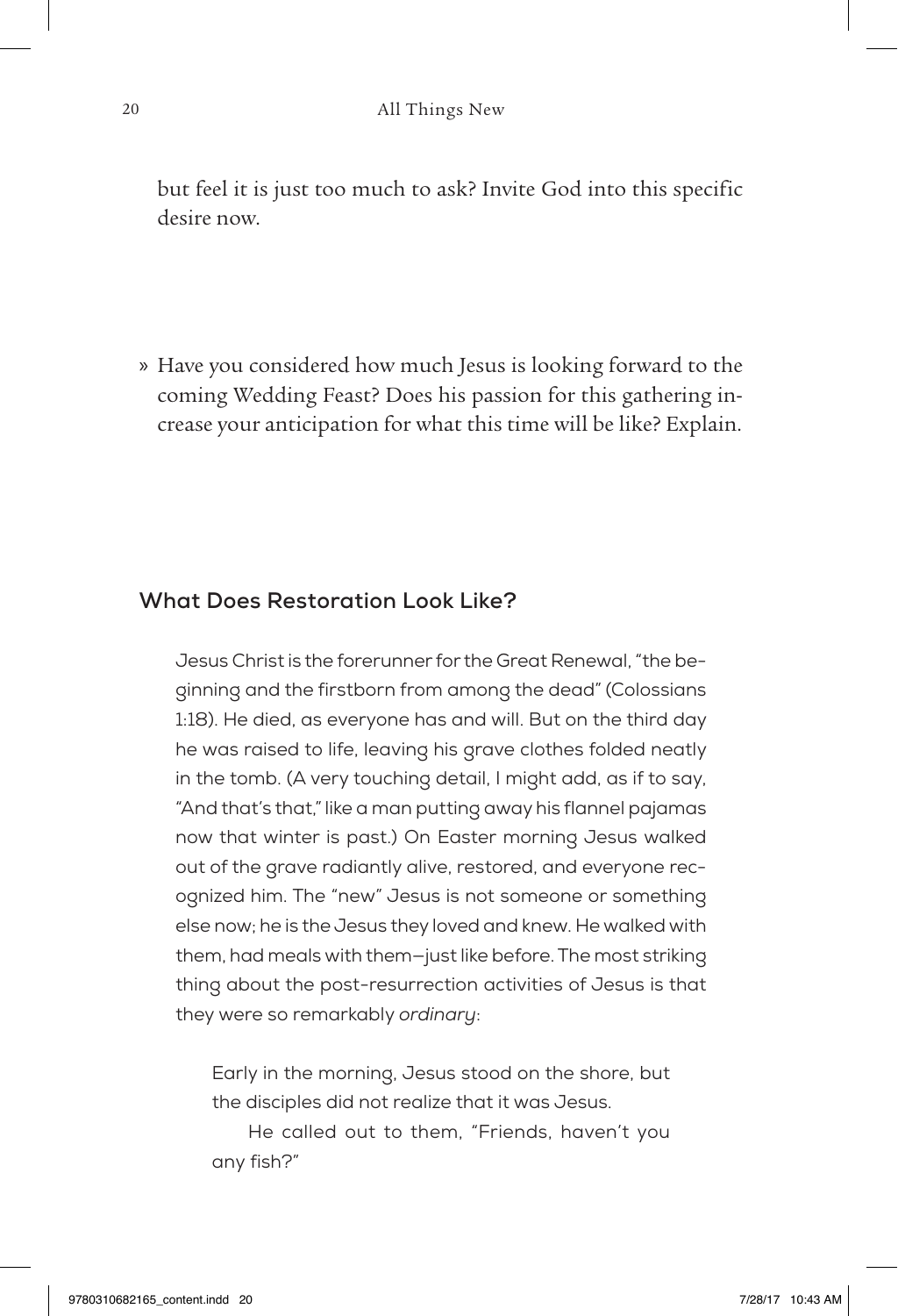"No," they answered.

He said, "Throw your net on the right side of the boat and you will find some." When they did, they were unable to haul the net in because of the large number of fish. . . .

When they landed, they saw a fire of burning coals there with fish on it, and some bread.

Jesus said to them, "Bring some of the fish you have just caught." So Simon Peter climbed back into the boat and dragged the net ashore. It was full of large fish, 153, but even with so many the net was not torn. Jesus said to them, "Come and have breakfast." None of the disciples dared ask him, "Who are you?" They knew it was the Lord. Jesus came, took the bread and gave it to them, and did the same with the fish (John 21:4–6, 9–13).

This is such a homely scene, so commonplace, the sort of thing you'd expect to run into along the shore of Lake Michigan or the Mississippi. Just a group of guys hanging out at the beach, cooking breakfast for some friends. Jesus' restored life is surprisingly like his "former" life. As will be drinking wine at the feast; as will be the feast itself (how many of you realize you eat in the life to come?!) (pages 33–35).

» John references that Jesus is not someone or something else after his resurrection but the same Jesus his disciples loved and knew. Does this insight bring more clarity to what your restored body and life might look like in the coming kingdom?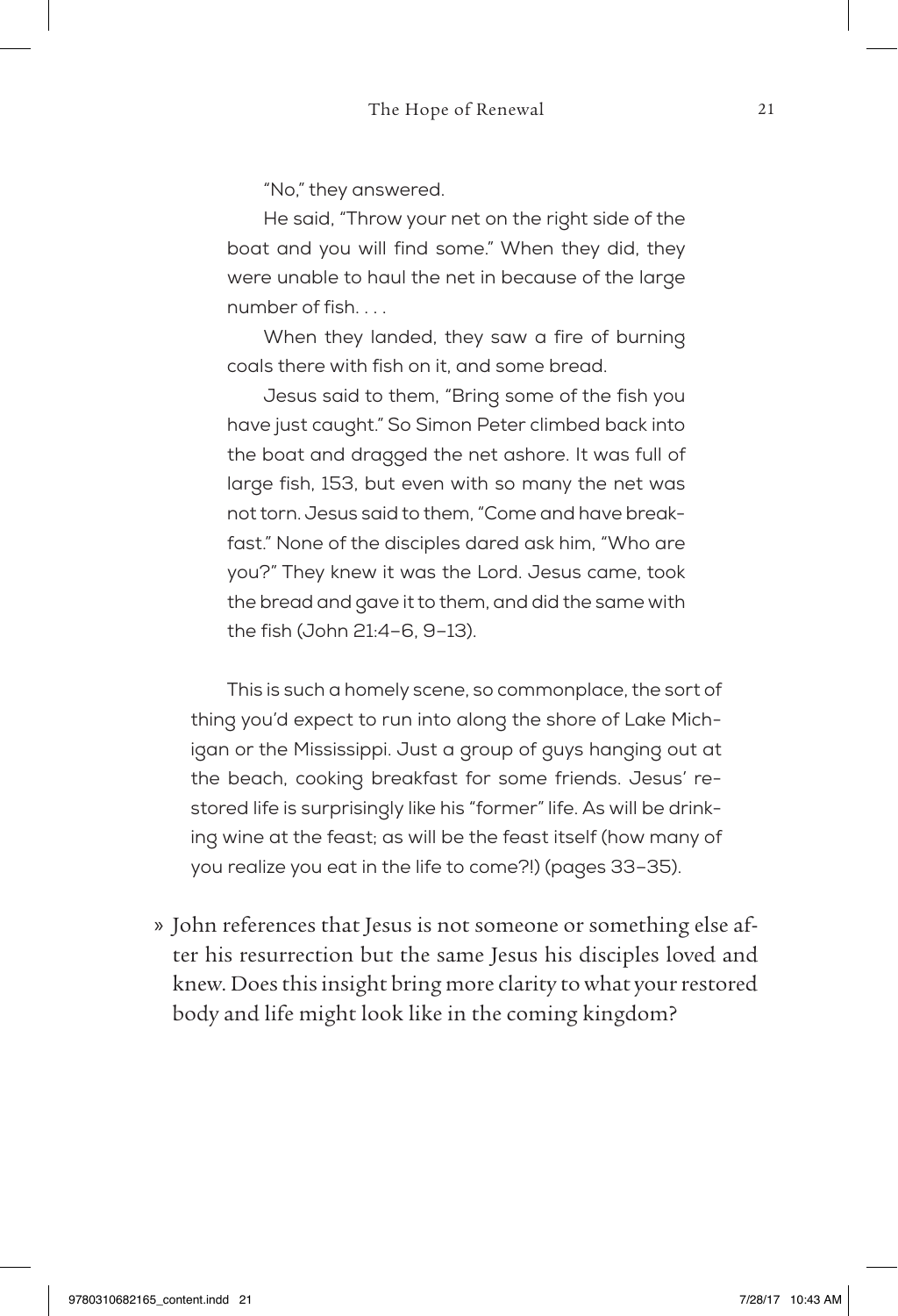» Have you considered that we will eat and drink in the life to come? What do you imagine the food and drink will taste like in the coming kingdom?

The Great Renewal rescues us from all the vague, ethereal, unimaginable visions we've been given of an eternal life Somewhere Up Above. When Jesus speaks of the Restoration, he does so in very tangible terms, pointing to the recovery of normal things like houses and lands:

"Truly I tell you, at the renewal of all things, when the Son of Man sits on his glorious throne . . . everyone who has left houses or brothers or sisters or father or mother or wife or children or fields for my sake will receive a hundred times as much and will inherit eternal life" (Matthew 19:28–29).

There is no bait and switch here. The renewal of all things simply means that the earth you love—all your special places and treasured memories—is restored and renewed and given back to you. Forever. Nobody seems to have heard this or paid much attention to it because, for one thing, nobody I know is fantasizing about it. When was the last time you eavesdropped on a conversation at Starbucks about the restoration of all things? And for another thing, everybody I talk to still has these anemic, wispy views of heaven, as a place up there somewhere, where we go to attend the eternal-worship-service-in-the-sky.

Meanwhile we fantasize about that boat we'd love to get or the trip to Italy, the chocolate éclair or the girl in the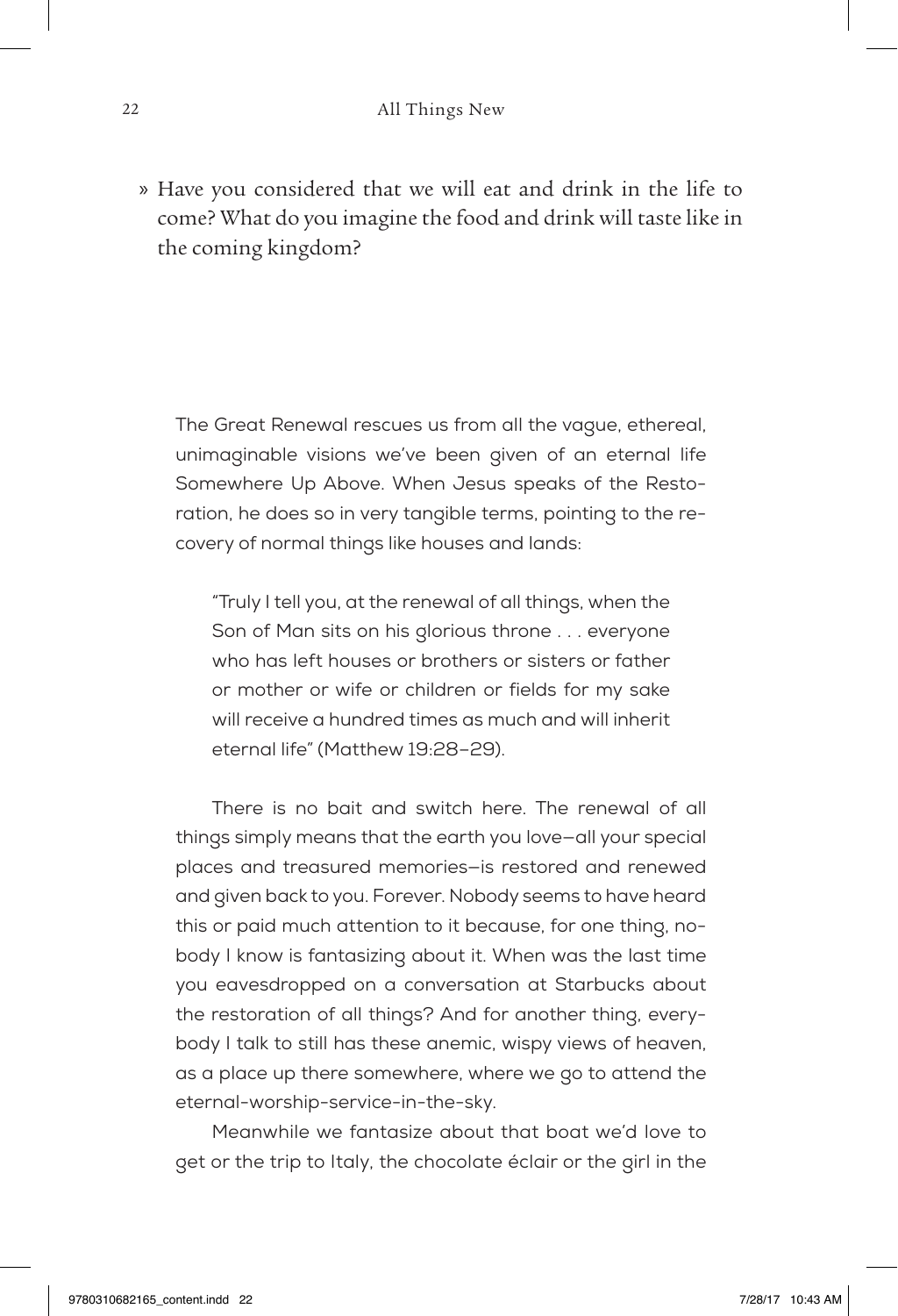cubicle next door. Of course we do—we are made for utter happiness.

But the restoration of all things—now that would change everything (pages 35–36).

- » What does the promise that all your special places and treasured memories will be restored and renewed stir in you?
- » List specific places you most look forward to seeing afresh in the New Earth. Explain why.

We have quite a stunning present to unpack, dear readers, and future sessions to do it some justice. But we must prepare our hearts to receive such a gift, or it will wash over us like rain on hard ground.

## THE BIG IDEAS

- » We need an unbreakable, unquenchable hope.
- » Jesus gave his life to provide a hope above and beyond all former hopes—the renewal of all things (see Matthew 19:28–29).
- » Annihilation is not nearly as impressive as redemption. God chooses to redeem rather than destroy this earth.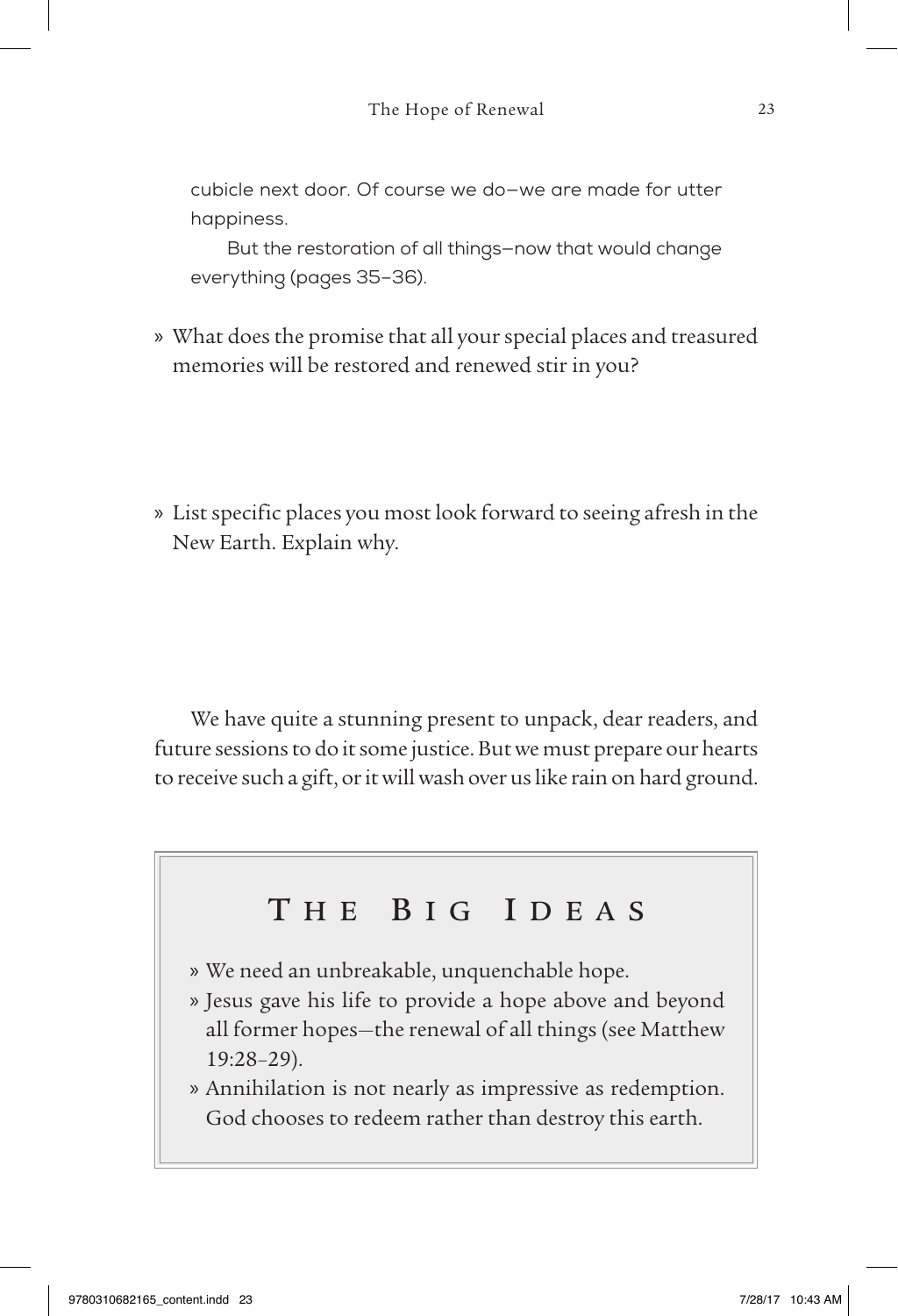# GROUP DISCUSSION

Watch the video for session 1. If you find it helpful, use the following space to take a few notes on anything that stood out to you.

### **Teaching Notes**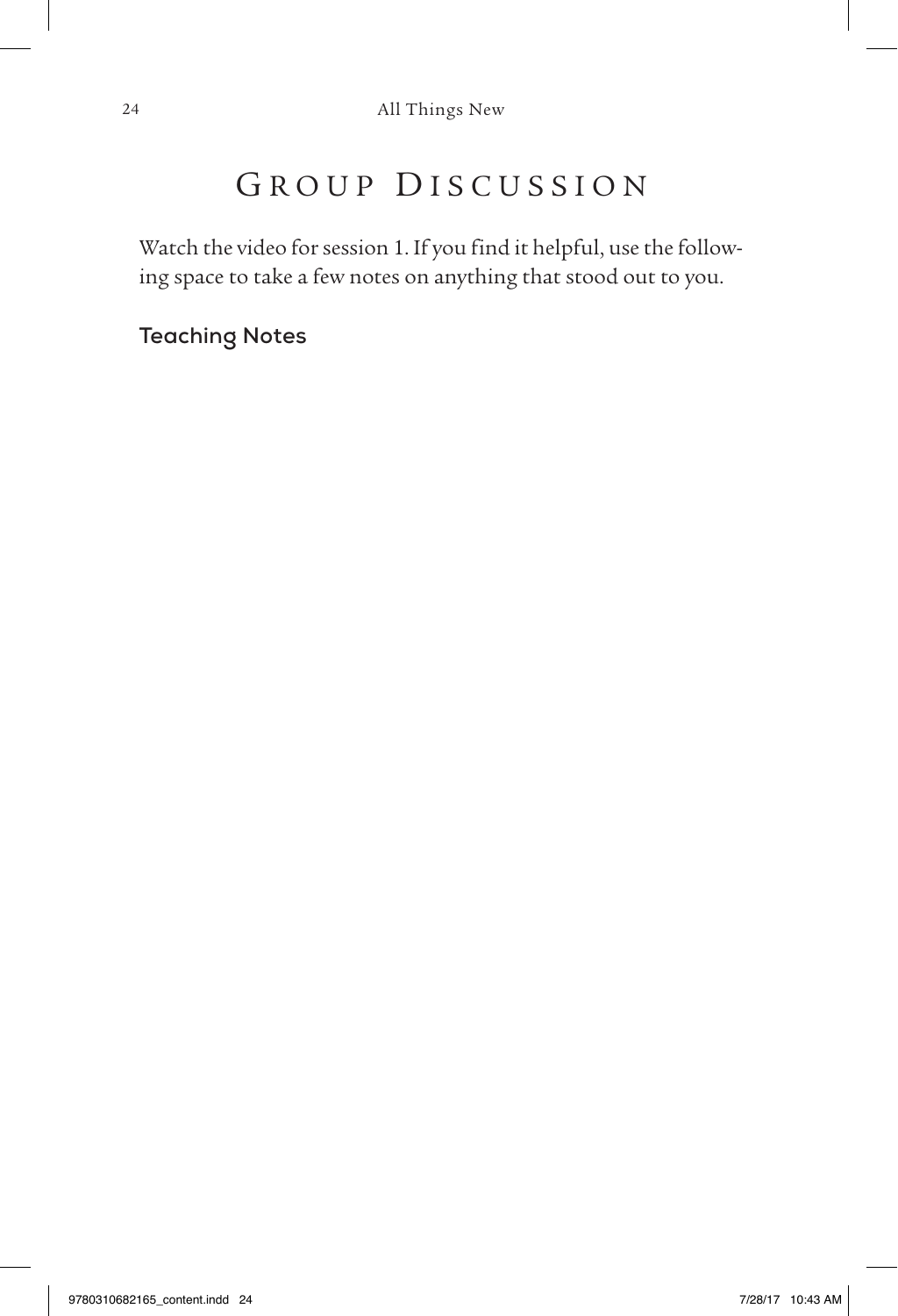## **Discussion Questions**

After the teaching session has ended, discuss as a group any or all of the following questions.

- 1. **Read Hebrews 6:19.** It is essential for you to have an unbreakable, unquenchable hope as the anchor of your soul. If your life has this anchor, how does it affect the way you react to hardships? If you are missing this anchor and feel adrift, can you name when you first lost the hope and confident anticipation that goodness was coming?
- 2. How you envision your future impacts your current experience more than anything else. If you knew God was going to restore your life and everything you love any day—not in a vague heaven but right here on this earth—what would that do for you?
- 3. **Read Matthew 19:28–29.** The word "renewal" comes from the Greek word *palingenesia*. It is derived from two root words: *palin*, meaning "again," and *genesia*, meaning "beginning." How does seeing the New Earth as "Eden restored" expand your anticipation of what awaits us?
- 4. The Greek word *apocatastasis* can be defined as "to put something back into its original condition; to restore something to its created glory." How does this help your understanding of the way God plans to restore everything . . . including you?
- 5. For too long, Christians have misunderstood their destiny. We have thought we would leave the earth we love and go to an ethereal "heaven" somewhere as the earth was destroyed. Was this your view? If so, how did it make you feel?
- 6. **Read Revelation 19:9.** What are you most looking forward to at the actual Wedding Feast of the Lamb? Who would you